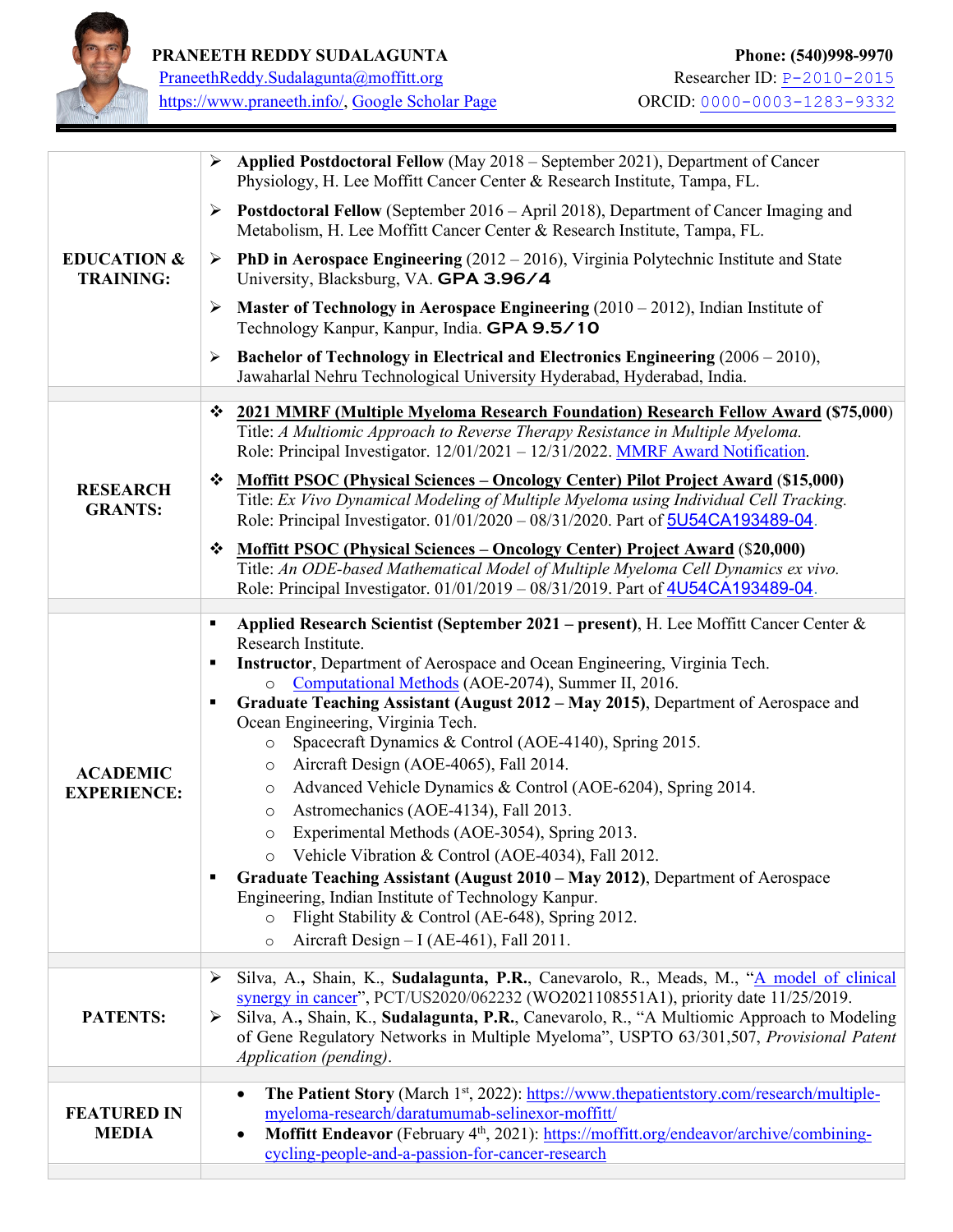| <b>RESEARCH</b><br><b>MENTORSHIP:</b>                                      | Qibing Jiang (Fall, 2019 – present), Department of Computer Science, University of Central<br>Florida, Orlando, FL (Co-mentored with Dr. Wei Zhang)<br>Developed a comprehensive digital image processing tool in Python to dynamically<br>$\circ$<br>quantify live imaging data of multiple myeloma cells extracted from bone marrow<br>specimens donated by patients at Moffitt Cancer Center.<br>High School Internship Program - Integrated Mathematical Oncology, Moffitt Cancer<br>➤<br>Center & Research Institute, Tampa, FL.<br>Jonathan Williams (Summer, 2019), Pine Crest Preparatory School, Fort Lauderdale, FL<br>Reconstructed concentration-time curves using a pharmacokinetic model for an orally<br>$\circ$<br>administered drug (Panobinostat) from parameters estimated in phase I clinical trials.<br>Showed that dose modulation can benefit partially responding multiple myeloma (MM)<br>patients, reinforcing the need for personalized medicine tools.<br>Daniel Newton (Summer, 2018), San Marcos High School, Santa Barbara, CA<br>Developed an ODE model for MM cell line growth by fitting first and second order<br>$\circ$<br>growth rates of MM cell populations (as opposed to cell population measures) in an ex<br><i>vivo</i> reconstruction of the bone marrow. Instrumental in PSOC pilot project award.<br>Currently, an undergraduate student at Harvard.<br>Urvashi Mahajan (Summer, 2017), C. Leon King High School, Tampa, FL<br>Simulated adaptive therapy for Bortezomib monotherapy using patient-specific models<br>$\circ$<br>in multiple myeloma (MM), informed by experiments conducted on patient-derived<br>MM cells in an ex vivo reconstruction of the bone marrow. |
|----------------------------------------------------------------------------|------------------------------------------------------------------------------------------------------------------------------------------------------------------------------------------------------------------------------------------------------------------------------------------------------------------------------------------------------------------------------------------------------------------------------------------------------------------------------------------------------------------------------------------------------------------------------------------------------------------------------------------------------------------------------------------------------------------------------------------------------------------------------------------------------------------------------------------------------------------------------------------------------------------------------------------------------------------------------------------------------------------------------------------------------------------------------------------------------------------------------------------------------------------------------------------------------------------------------------------------------------------------------------------------------------------------------------------------------------------------------------------------------------------------------------------------------------------------------------------------------------------------------------------------------------------------------------------------------------------------------------------------------------------------------------------------------------------------------|
| <b>FIRST-</b><br><b>AUTHORED</b><br><b>JOURNAL</b><br><b>PUBLICATIONS:</b> | Sudalagunta, P. R., Silva, M. C., Canevarolo, R. R., Alugubelli, R. R., De Avila, G.,<br>❖<br>Tungesvik, A., Perez, L., Gatenby, R., Gillies, R., Zhao, X., Meads, M. B., Walker, C.,<br>Landesman, Y., Shain, K. H., Silva, A., "Functional Genomic Landscape in Multiple Myeloma<br>Identifies Novel Therapeutic Strategies," Nature Cancer (to be submitted in April, 2022).<br>Sudalagunta, P. R., Silva, M. C., Canevarolo, R. R., Alugubelli, R. R., De Avila, G.,<br>❖                                                                                                                                                                                                                                                                                                                                                                                                                                                                                                                                                                                                                                                                                                                                                                                                                                                                                                                                                                                                                                                                                                                                                                                                                                                |
|                                                                            | Tungesvik, A., Perez, L., Gatenby, R., Gillies, R., Meads, M. B., Shain, K. H., Silva, A.,<br>"Pharmacodynamic Model of Clinical Synergy in Multiple Myeloma," eBioMedicine, 2020,<br>102716.                                                                                                                                                                                                                                                                                                                                                                                                                                                                                                                                                                                                                                                                                                                                                                                                                                                                                                                                                                                                                                                                                                                                                                                                                                                                                                                                                                                                                                                                                                                                |
|                                                                            | Sudalagunta, P. R., Sultan, C., Kapania, R., Watson, L. W., and Raj, P., "Aeroelastic Control-<br>❖<br>oriented Modeling of an Air-breathing Hypersonic Vehicle," AIAA Journal of Guidance,<br><b>Control, and Dynamics</b> , Vol. 41, No. 5 (2018), pp. 1136 - 1149.                                                                                                                                                                                                                                                                                                                                                                                                                                                                                                                                                                                                                                                                                                                                                                                                                                                                                                                                                                                                                                                                                                                                                                                                                                                                                                                                                                                                                                                        |
|                                                                            | Sudalagunta, P. R., Sultan, C., Kapania, R., Watson, L. W., and Raj, P., "Accurate Computing<br>❖<br>of Higher Vibration Modes of Thin Flexible Structures," AIAA Journal, Vol. 54, No. 5 (2016),<br>pp. $1704 - 1718$ .                                                                                                                                                                                                                                                                                                                                                                                                                                                                                                                                                                                                                                                                                                                                                                                                                                                                                                                                                                                                                                                                                                                                                                                                                                                                                                                                                                                                                                                                                                     |
| <b>INVITED</b><br><b>TALKS/</b><br><b>CONFERENCES</b>                      | $\rightarrow$ Sudalagunta, P. R., "Functional Genomic Landscape of Multiple Myeloma Informed by TCC-<br>Avatar Data Identifies Novel Therapeutic Strategies", 2022 ORIEN Scientific Retreat, Saint<br>Petersburg, Florida, 2022.                                                                                                                                                                                                                                                                                                                                                                                                                                                                                                                                                                                                                                                                                                                                                                                                                                                                                                                                                                                                                                                                                                                                                                                                                                                                                                                                                                                                                                                                                             |
|                                                                            | → Sudalagunta, P. R., "Rationale for Selinexor Treatment in Daratumumab-Refractory MM<br>Patients Identified By Paired Ex Vivo Drug Sensitivity and RNA-Seq", 2021 American<br>Society of Hematology Annual Meeting, Atlanta, Georgia, 2021.                                                                                                                                                                                                                                                                                                                                                                                                                                                                                                                                                                                                                                                                                                                                                                                                                                                                                                                                                                                                                                                                                                                                                                                                                                                                                                                                                                                                                                                                                 |
|                                                                            | Sudalagunta, P. R., "Aeroelastic Control-oriented Modeling of an Air-breathing Hypersonic<br>$\rightarrow$<br>Vehicle," 15 <sup>th</sup> Dynamics Specialists Conference, AIAA Science and Technology Forum and<br><i>Exposition</i> , San Diego, California, 2016.                                                                                                                                                                                                                                                                                                                                                                                                                                                                                                                                                                                                                                                                                                                                                                                                                                                                                                                                                                                                                                                                                                                                                                                                                                                                                                                                                                                                                                                          |
|                                                                            | $\rightarrow$ Sudalagunta, P. R., "A Novel Scheme to Accurately Compute Higher Vibration Modes using<br>the Ritz Method and a Two-point BVP Solver," 56 <sup>th</sup> AIAA/ASCE/AHS/ASC Structures,<br>Structural Dynamics, and Materials Conference, Kissimmee, Florida, 2015.                                                                                                                                                                                                                                                                                                                                                                                                                                                                                                                                                                                                                                                                                                                                                                                                                                                                                                                                                                                                                                                                                                                                                                                                                                                                                                                                                                                                                                              |
| <b>MENTORED</b><br><b>PUBLICATIONS:</b>                                    | Jiang, Q., Sudalagunta, P. R., Silva, M. C., Canevarolo, R. R., Alugubelli, R. R., De Avila, G.,<br>❖<br>Tungesvik, A., Perez, L., Gatenby, R., Gillies, R., Meads, M. B., Shain, K. H., Silva, A., Zhang,<br>W., "CancerCellTracker: A Brightfield Time-lapse Microscopy Framework for Cancer Drug<br>Sensitivity Estimation," Bioinformatics (under-review).                                                                                                                                                                                                                                                                                                                                                                                                                                                                                                                                                                                                                                                                                                                                                                                                                                                                                                                                                                                                                                                                                                                                                                                                                                                                                                                                                               |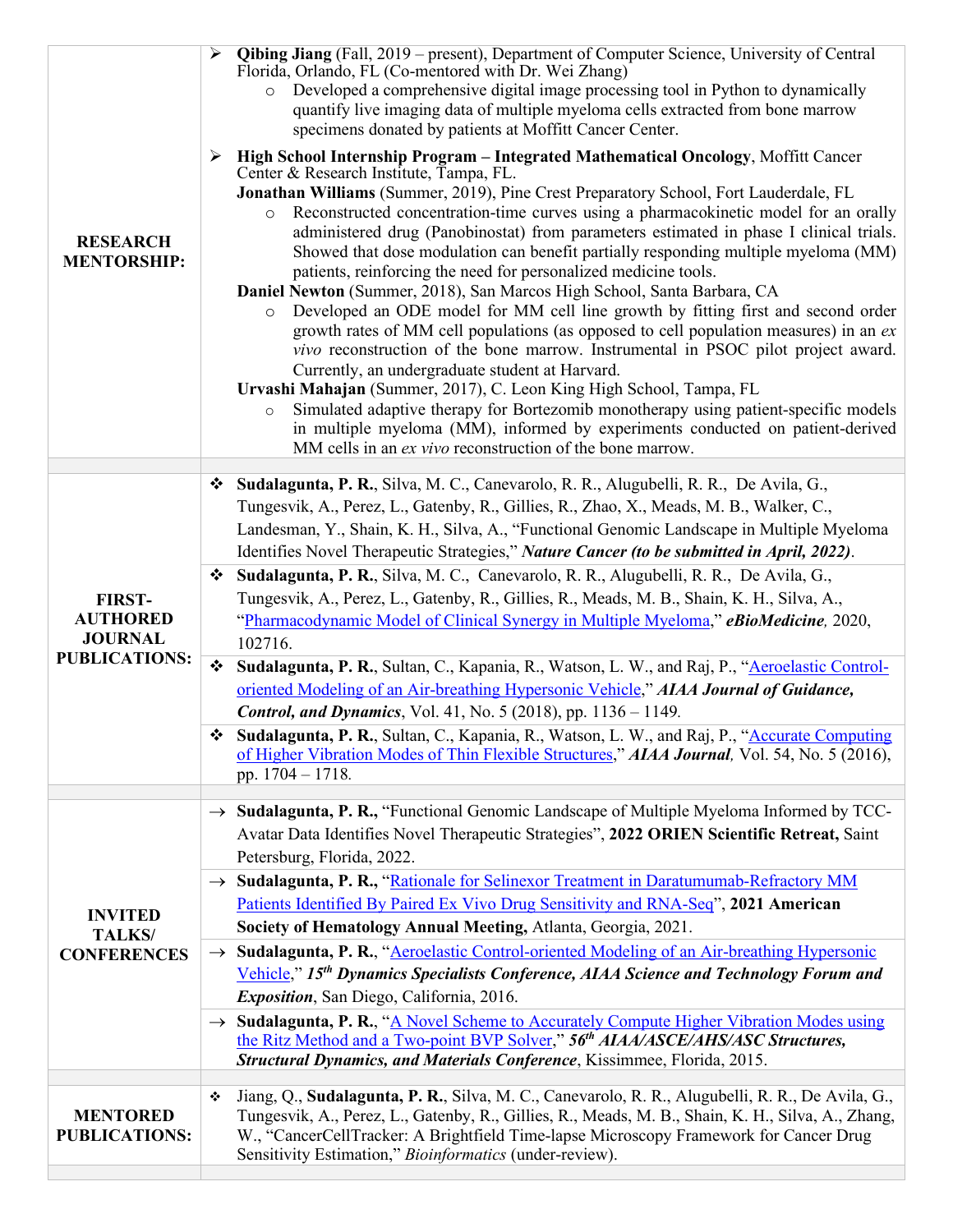| <b>CO-AUTHORED</b><br><b>JOURNAL</b><br><b>PUBLICATIONS:</b> | RR Canevarolo, Meads M, Silva MCS, Sudalagunta, P. R., DeAvila G, Alugubelli RR,<br>Tungesvik A, Bell ET, Burger K, Kulkarni A, Hampton O, Jiang Z, Dai H, Cubitt C, Teer J,<br>Welsh E, Yoder S, Shah B, Tao J, Hazlehurst L, Gatenby R, Sullivan D, Alsina M, Nishihori T,<br>Brayer J, Cleveland JL, Dalton W, Gillies RJ, Baz R, Shain KH, Silva AS. Dynamic super-<br>enhancer core regulatory circuits and epigenetic landscapes drive malignant progression and<br>refractory disease in multiple myeloma. Pre-print DOI: $10.21203$ /rs.3.rs-125536/v1 (To be<br>submitted to Cancer Cell shortly).<br>Burger K, Meads MB, Sudalagunta P.R., Fernandez M, Oliveira P, Canevarolo RR,<br>➤<br>Alugubelli RR, Avila G, Silva M, Distler A, Dai H, Kulkarni A, Hampton O, Koomen J, Roush<br>W, Monastyrskyi A, Berglund A, Silva AS, Cleveland J, Shain KH. CK1 $\delta/CK1\epsilon$ signaling is<br>necessary to sustain mitochondrial metabolism and cell survival in multiple myeloma. Journal<br>of Clinical Investigation (currently under review).<br>Mostofa, A. G. M., Distler, A., Meads, M. B., Sahakian, E., Powers, J. J., Achille, A., Noyes,<br>➤<br>D., Wright, G., Fang, B., Izumi, V., Koomen, J., Ramakrishnan R., Nguyen, T. P., De Avila, G.,<br>Silva, A. S., Sudalagunta, P., Canevarolo, R. R., Silva, M. C., Alugubelli, R. R., Dai, H. A.,<br>Kulkarni, A., Dalton, W. S., Hampton, O. A., Welsh, E. A., Teer, J. K., Tungesvik, A., Wright,<br>K. L., Pinilla-Ibarz, J., Sotomayor, E. M., Shain, K. H., and Brayer, J., "Plasma cell dependence<br><u>on histone/protein deacetylase 11 reveals a therapeutic target in multiple myeloma".</u> JCI<br><i>Insight</i> , Volume 6, Issue 24, 2021. DOI: 10.1172/jci.insight.151713.<br>Zhou, L., Zhang, Y., Meads, M. B., Dai, Y., Ning, Y., Hu, X., Li, L., Sharma, K., Nkwocha, J.,<br>➤<br>Parker, R., Bui D., McCarter, J., Kramer, L., Purcell, C., Sudalagunta, P. R., Canevarolo, R.<br>R., Silva, M. C., DeAvila, G., Alugubelli, R. R., Silva, A. S., Kmieciak, M., Ferreira-Gonzalez,<br>A., Shain, K. H., Grant, S, "IAP and HDAC inhibitors interact synergistically in myeloma cells<br>through noncanonical NF-kB- and caspase-8-dependent mechanisms". Blood Adv 2021,<br>Volume 5, Issue 19, pp. 3776-3788. DOI: 10.1182/bloodadvances.2020003597.<br>Zhao, X., Ren, Y., Lawlor, M., Shah, B. D., Park, P. M. C., Lwin, T., Wang, X., Liu, K., Wang,<br>➤<br>M., Gao, Jing., Li, T., Xu, M., Silva, A. S., Lee, K., Zhang, T., Koomen, J. M., Jiang, H.,<br>Sudalagunta, P. R., Meads, M. B., Cheng, F., Bi, C., Fu, K., Fan, H., Dalton, W., Moscinski,<br>L., Shain, K. H., Sotomayor, E., Wang, G. G., Gray, N. S., Cleveland, J. L., Qi, J., Tao, J.,<br>"BCL2 Amplicon Loss and Transcriptional Remodeling Drives ABT-199 Resistance in B Cell<br>Lymphoma Models", Cancer Cell, Volume 35, Issue 5, 2019, pp. 752 – 766. |
|--------------------------------------------------------------|-------------------------------------------------------------------------------------------------------------------------------------------------------------------------------------------------------------------------------------------------------------------------------------------------------------------------------------------------------------------------------------------------------------------------------------------------------------------------------------------------------------------------------------------------------------------------------------------------------------------------------------------------------------------------------------------------------------------------------------------------------------------------------------------------------------------------------------------------------------------------------------------------------------------------------------------------------------------------------------------------------------------------------------------------------------------------------------------------------------------------------------------------------------------------------------------------------------------------------------------------------------------------------------------------------------------------------------------------------------------------------------------------------------------------------------------------------------------------------------------------------------------------------------------------------------------------------------------------------------------------------------------------------------------------------------------------------------------------------------------------------------------------------------------------------------------------------------------------------------------------------------------------------------------------------------------------------------------------------------------------------------------------------------------------------------------------------------------------------------------------------------------------------------------------------------------------------------------------------------------------------------------------------------------------------------------------------------------------------------------------------------------------------------------------------------------------------------------------------------------------------------------------------------------------------------------------------------------------------------------------------------------------------------------------------------------------------------------------------------------------------------------------------------------------------------------------------------------------------------------------------------------------------------------------------|
|                                                              | Ren, Y., Bi, C., Zhao, X., Lwin, T., Wang, C., Yuan, J., Silva, A. S., Shah, B. D., Fang, B., Li,<br>➤<br>T., Koomen, J., Jiang, H., Chavez, J., Pham, L., Sudalagunta, P. R., Wan, L., Wang, X.,<br>Dalton, W., Moscinski, L., Shain, K. H., Vose, J., Cleveland, J. L., Sotomayor, E., Fu, K., Tao,<br>J., "PLK1 stabilizes a MYC-dependent kinase network in aggressive B cell lymphomas",<br>Journal of Clinical Investigation, Vol. 128, No. 12 (2018), pp. 5517 - 5530.<br>Silva, A., Silva, M. C., Sudalagunta P., Distler, A., Jacobson, T., Collins, A., Nguyen, T.,<br>➤<br>Song, T., Chen, D., Chen, L., Cubitt C., Baz, R., Perez, L., Rebatchouk, D., Dalton, W., Greene,<br>J., Gatenby, R., Gillies, R., Sontag, E., Meads, M. B., and Shain, K. H., "An Ex Vivo Platform<br>for the Prediction of Clinical Response in Multiple Myeloma", Cancer Research, Vol. 77, No.<br>$12(2017)$ , pp. 3336 - 3351.                                                                                                                                                                                                                                                                                                                                                                                                                                                                                                                                                                                                                                                                                                                                                                                                                                                                                                                                                                                                                                                                                                                                                                                                                                                                                                                                                                                                                                                                                                                                                                                                                                                                                                                                                                                                                                                                                                                                                                                                      |
|                                                              |                                                                                                                                                                                                                                                                                                                                                                                                                                                                                                                                                                                                                                                                                                                                                                                                                                                                                                                                                                                                                                                                                                                                                                                                                                                                                                                                                                                                                                                                                                                                                                                                                                                                                                                                                                                                                                                                                                                                                                                                                                                                                                                                                                                                                                                                                                                                                                                                                                                                                                                                                                                                                                                                                                                                                                                                                                                                                                                               |
| <b>AWARD-</b><br><b>WINNING</b><br><b>ABSTRACTS:</b>         | Abstract Achievement Award Sudalagunta, P. R., Canevarolo, R. R., Meads, M. B., Silva, M. C.,<br>Cubitt, C, De Avila, G., Alugubelli, R. R., Logothetis, C., Zhang, Q., Hampton, O., DeCastro, A., Van<br>Domelen, D. R., Chai, Y., Walker, C. J., Silva, A. S., Landesman, Y., Baz, R., and Shain, K. H.<br>"Rationale for Selinexor Treatment in Daratumumab-Refractory MM Patients Identified By Paired Ex<br>Vivo Drug Sensitivity and RNA-Seq", ASH Annual Meeting, December 2021, Blood.<br>Abstract Achievement Award] Sudalagunta, P. R., Renatino Canevarolo, R., Coelho Siqueira Silva, M.<br>D., Meads, M. B., Tungesvik, A., De Avila, G., Shain, K. H., & Siqueira Silva, A., "Pharmacodynamical<br>Modeling of Two-Way Synergistic Effect for High-Throughput Drug Combination Screening in an Ex<br>Vivo Reconstruction of Bone Marrow Using Primary Multiple Myeloma Cells", ASH Annual Meeting,<br>December 2018, <i>Blood</i> , 132(Suppl 1), 1919.<br>→ <i>[Best Poster Award]</i> Sudalagunta, P. R., Renatino Canevarolo, R., Coelho Siqueira Silva, M. D.,<br>Meads, M. B., De Avila, G., Nguyen, T., Cubitt, C., Baz, R., Dalton, W., Shain, K., Silva, A.,<br>"Mechanistic Modeling of Response to Therapy in Multiple Myeloma from ex vivo Measurements", 2017<br>Physical Sciences - Oncology Network Annual Investigators Meeting, MIT, October 2017.                                                                                                                                                                                                                                                                                                                                                                                                                                                                                                                                                                                                                                                                                                                                                                                                                                                                                                                                                                                                                                                                                                                                                                                                                                                                                                                                                                                                                                                                                                                                              |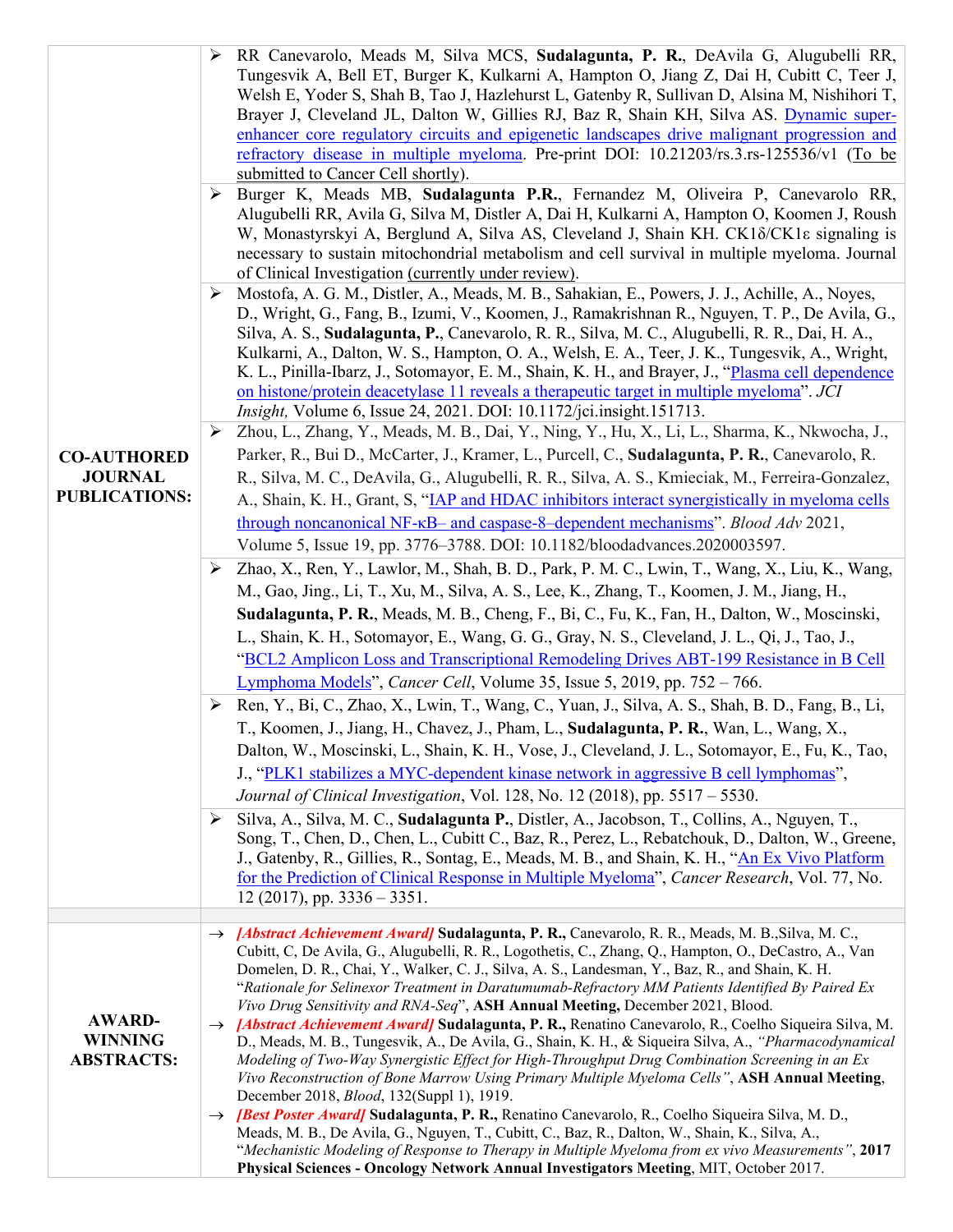|                                   | $\rightarrow$ [Young Investigator Award for Outstanding Poster] Sudalagunta, P. R., Renatino Canevarolo, R.,<br>Coelho Siqueira Silva, M. D., Meads, M. B., De Avila, G., Nguyen, T., Cubitt, C., Baz, R., Dalton, W.,<br>Shain, K., Silva, A., "Mechanistic Modeling of Response to Therapy in Multiple Myeloma from ex vivo<br>Measurements", Frontiers in Biomedical Imaging Science VI, Vanderbilt University Institute of<br>Imaging Sciences (VUIIS), May 2017.<br><i>[Best Poster Award]</i> Sudalagunta, P. R., Renatino Canevarolo, R., Coelho Siqueira Silva, M. D.,<br>$\rightarrow$<br>Meads, M. B., De Avila, G., Nguyen, T., Cubitt, C., Baz, R., Dalton, W., Shain, K., Silva, A.,<br>"Mechanistic Modeling of Response to Therapy in Multiple Myeloma from ex vivo Measurements",<br>Moffitt Scientific Symposium, May 2017. |
|-----------------------------------|----------------------------------------------------------------------------------------------------------------------------------------------------------------------------------------------------------------------------------------------------------------------------------------------------------------------------------------------------------------------------------------------------------------------------------------------------------------------------------------------------------------------------------------------------------------------------------------------------------------------------------------------------------------------------------------------------------------------------------------------------------------------------------------------------------------------------------------------|
|                                   | 2021 MMRF (Multiple Myeloma Research Foundation) Research Fellow Award.<br>٠                                                                                                                                                                                                                                                                                                                                                                                                                                                                                                                                                                                                                                                                                                                                                                 |
|                                   | Abstract Achievement Award, American Society of Hematology, ASH Annual Meeting, 2021.<br>٠<br>Moffitt Physical Sciences - Oncology Center Pilot Project Award - 2019.<br>٠<br>Moffitt Physical Sciences - Oncology Center Pilot Project Award - 2018.<br>٠<br>Abstract Achievement Award, American Society of Hematology, ASH Annual Meeting, 2018.<br>٠<br>Two Minute Elevator Pitch Contest Winner, Developing Clinical Decision Support Tools in Multiple<br>٠                                                                                                                                                                                                                                                                                                                                                                            |
|                                   | Myeloma, Junior Scientists Retreat, USF, 2018.                                                                                                                                                                                                                                                                                                                                                                                                                                                                                                                                                                                                                                                                                                                                                                                               |
| <b>ACADEMIC</b><br><b>AWARDS:</b> | Best Poster Award, Novel Quantitative Methods, 2017 Physical Sciences - Oncology Network Annual<br>٠<br>Investigators Meeting, MIT, October 2017.                                                                                                                                                                                                                                                                                                                                                                                                                                                                                                                                                                                                                                                                                            |
|                                   | Young Investigator Award for Outstanding Poster, Frontiers in Biomedical Imaging Science VI,<br>٠                                                                                                                                                                                                                                                                                                                                                                                                                                                                                                                                                                                                                                                                                                                                            |
|                                   | Vanderbilt University Institute of Imaging Sciences (VUIIS), May 2017.                                                                                                                                                                                                                                                                                                                                                                                                                                                                                                                                                                                                                                                                                                                                                                       |
|                                   | Best Poster Award, Clinical Science Division, Moffitt Scientific Symposium, May 2017.<br>٠                                                                                                                                                                                                                                                                                                                                                                                                                                                                                                                                                                                                                                                                                                                                                   |
|                                   | Academic Excellence Award in Aerospace Engineering from Indian Institute of Technology Kanpur for<br>٠                                                                                                                                                                                                                                                                                                                                                                                                                                                                                                                                                                                                                                                                                                                                       |
|                                   | the year $2010 - 2011$ .                                                                                                                                                                                                                                                                                                                                                                                                                                                                                                                                                                                                                                                                                                                                                                                                                     |
|                                   | Secured All India Rank (AIR) 94 in GATE-2010 (Graduate Aptitude Test in Engineering) and 102 in<br>٠                                                                                                                                                                                                                                                                                                                                                                                                                                                                                                                                                                                                                                                                                                                                         |
|                                   | GATE-2009, Electrical & Electronics Engineering.                                                                                                                                                                                                                                                                                                                                                                                                                                                                                                                                                                                                                                                                                                                                                                                             |
|                                   | <b>SERVICE @ MOFFITT:</b><br>➤                                                                                                                                                                                                                                                                                                                                                                                                                                                                                                                                                                                                                                                                                                                                                                                                               |
|                                   | Service Committee Chair (2019 - 2020), Moffitt Postdoctoral Association, Moffitt Cancer<br>❖<br>Center & Research Institute, Tampa, FL.<br>Biked 325 miles on a bicycle from Tampa to Tallahassee for annual Moffitt Day $2019 - 2021$ at<br>❖                                                                                                                                                                                                                                                                                                                                                                                                                                                                                                                                                                                               |
|                                   | the Florida State Capitol to advocate for continued support towards cancer research from the<br>state of Florida.                                                                                                                                                                                                                                                                                                                                                                                                                                                                                                                                                                                                                                                                                                                            |
|                                   | ❖ Captain for the Moffitt Postdoctoral Team – TUMORBUSTERS, which raised over 5000\$ for<br>2019 Miles for Moffitt. Top 25 highest fundraising teams.                                                                                                                                                                                                                                                                                                                                                                                                                                                                                                                                                                                                                                                                                        |
|                                   | Organized TUMORBUSTERS run club every week between September - November 2019 to<br>❖<br>help Miles for Moffitt participants train for the race.                                                                                                                                                                                                                                                                                                                                                                                                                                                                                                                                                                                                                                                                                              |
|                                   | $\bullet\bullet\quad$ Volunteered at the St. Petersburg Science Festival (2017 & 2018) by representing Moffitt<br>Cancer Center.                                                                                                                                                                                                                                                                                                                                                                                                                                                                                                                                                                                                                                                                                                             |
|                                   | <b>EDITORIAL:</b> Reviewed 21 publications. See Peer Review Profile<br>➤                                                                                                                                                                                                                                                                                                                                                                                                                                                                                                                                                                                                                                                                                                                                                                     |
|                                   | * Reviewer, IEEE Transactions on Automatic Control 2019                                                                                                                                                                                                                                                                                                                                                                                                                                                                                                                                                                                                                                                                                                                                                                                      |
|                                   | Reviewer, Nonlinear Dynamics 2018<br>❖                                                                                                                                                                                                                                                                                                                                                                                                                                                                                                                                                                                                                                                                                                                                                                                                       |
| <b>SERVICE</b>                    | Reviewer, AIAA Journal 2016 - 2017<br>❖                                                                                                                                                                                                                                                                                                                                                                                                                                                                                                                                                                                                                                                                                                                                                                                                      |
| <b>ACTIVITIES:</b>                | Reviewer, IEEE Transactions on Intelligent Transportation Systems 2015 - 2016, 2019<br>❖                                                                                                                                                                                                                                                                                                                                                                                                                                                                                                                                                                                                                                                                                                                                                     |
|                                   | Reviewer, American Control Conference 2014 - 2017<br>❖                                                                                                                                                                                                                                                                                                                                                                                                                                                                                                                                                                                                                                                                                                                                                                                       |
|                                   | Reviewer, IEEE Conference on Decision and Control 2017 & 2019<br>❖                                                                                                                                                                                                                                                                                                                                                                                                                                                                                                                                                                                                                                                                                                                                                                           |
|                                   | Reviewer, ASME Dynamic Systems and Control Conference 2015 - 2016<br>❖                                                                                                                                                                                                                                                                                                                                                                                                                                                                                                                                                                                                                                                                                                                                                                       |
|                                   | Planning Committee Member, NCI Physical Sciences-Oncology Network (PS-ON) and Cancer<br>➤<br>Systems Biology Consortium (CSBC) Annual Junior Investigator (JI) Meeting 2019.<br><b>COMMUNITY SERVICE:</b><br>➤                                                                                                                                                                                                                                                                                                                                                                                                                                                                                                                                                                                                                               |
|                                   | * Hospice Volunteer, LifePath Hospice - Chapters Health System, Tampa, FL (2017 - 2019)                                                                                                                                                                                                                                                                                                                                                                                                                                                                                                                                                                                                                                                                                                                                                      |
|                                   | Provide companionship to patients under end-of-life hospice care by making weekly<br>visits to a nursing home.                                                                                                                                                                                                                                                                                                                                                                                                                                                                                                                                                                                                                                                                                                                               |
|                                   | Para-professional Phone Counsellor, RAFT Crisis Hotline, New River Valley Community<br>❖                                                                                                                                                                                                                                                                                                                                                                                                                                                                                                                                                                                                                                                                                                                                                     |
|                                   | Services $(2015 - 2016)$<br>Certified to provide Mental Health First Aid                                                                                                                                                                                                                                                                                                                                                                                                                                                                                                                                                                                                                                                                                                                                                                     |
|                                   | Volunteer of the Month Award: January 2016 & Life Saver Award, 2016                                                                                                                                                                                                                                                                                                                                                                                                                                                                                                                                                                                                                                                                                                                                                                          |
|                                   | <b>FUNDRAISING:</b> Raised funds towards Children's Cancer Research Fund (CCRF) by participating in<br>➤                                                                                                                                                                                                                                                                                                                                                                                                                                                                                                                                                                                                                                                                                                                                     |
|                                   | the Great Cycle Challenge USA 2018.                                                                                                                                                                                                                                                                                                                                                                                                                                                                                                                                                                                                                                                                                                                                                                                                          |